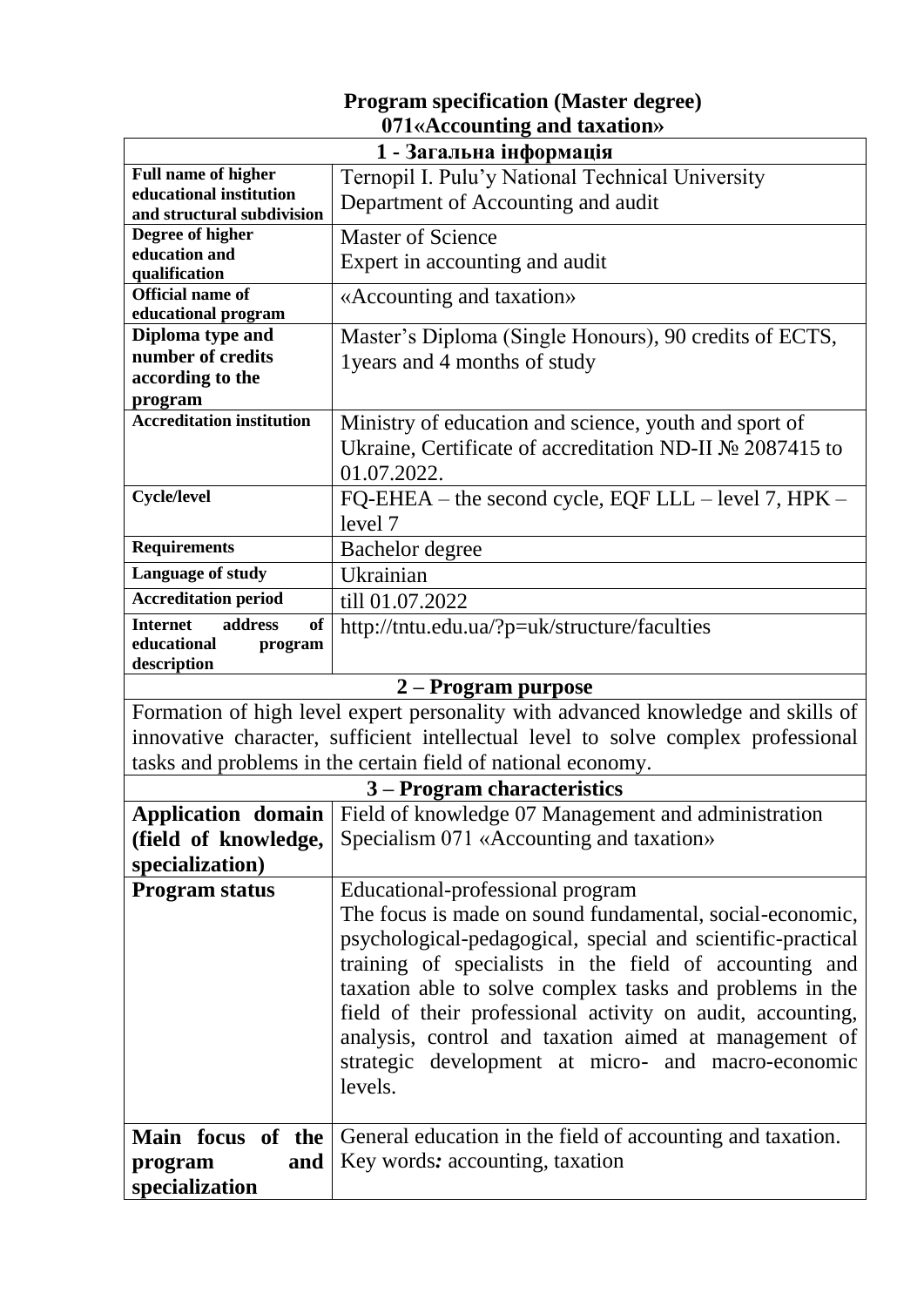| <b>Program features</b>    | The programme is oriented on innovative approaches in                  |
|----------------------------|------------------------------------------------------------------------|
|                            | building the accounting, analysis, control, reporting and              |
|                            |                                                                        |
|                            | taxation systems and improvement of accounting and                     |
|                            | taxation systems at micro- and macro-economic levels.                  |
|                            | It is conducted in active research environment and it is               |
|                            | mobile.                                                                |
|                            | 4 – Employment and After-diploma study of graduates                    |
| <b>Employment</b>          | Graduated can hold the posts: chief accountant, deputy                 |
|                            | chief accountant, senior accountant, accountant of the 1 <sup>st</sup> |
|                            | category, accountant of the $2nd$ category, auditor, assistant         |
|                            | auditor, senior accountant-controller, accountant-controller           |
|                            | of the $1st$ category, accountant-controller of the $2nd$              |
|                            | scientific researcher (information analyst),<br>category,              |
|                            | scientific researcher (audit), scientific<br>researcher                |
|                            | (accounting), accountant-analyst, analyst of consolidated              |
|                            | information, manager<br>of<br>financial                                |
|                            | economic<br><b>or</b>                                                  |
|                            | subdivision, inspector of fiscal service, consultant on taxes          |
|                            | and charges, tax auditor.                                              |
| After-diploma study        | Possibility of study at the third educational-scientific level         |
|                            | to get Ph.D in the chosen field of knowledge.                          |
|                            | 5 – Teaching technique and rating system                               |
| <b>Teaching and study</b>  | Student-centered, problem-oriented, self-study, e-learning             |
|                            | in Atutor system, research technologies. The process of                |
|                            | training includes lectures, laboratory work, seminars,                 |
|                            | practical classes in small groups, certain case problems               |
|                            | solving, tutorials, self-study, preparation of presentations           |
|                            | and design-research projects.                                          |
|                            |                                                                        |
| <b>Rating</b>              | Kinds of control: current, theme, periodic, final, self-               |
|                            | control.                                                               |
|                            | Forms of control: oral and written questioning, tests, term            |
|                            | papers and projects, presentations, presentations, reports on          |
|                            | internship programs, Qualifying paper, etc.                            |
|                            |                                                                        |
|                            |                                                                        |
|                            | 6 – Programme competence                                               |
| <b>Integral competence</b> | Be able to solve complex tasks and problems in the field of            |
|                            | their professional activity with advanced knowledge and                |
|                            | skills of innovative character, sufficient intellectual level to       |
|                            | solve complex professional tasks and problems in the                   |
|                            | certain field of national economy.                                     |
|                            |                                                                        |
| <b>General competence</b>  | GC 1. Analysis and synthesis. Ability of abstract thinking,            |
| (GC)                       | analysis and synthesis of economic processes, phenomena,               |
|                            | mechanisms and their cause-and-effect relationships                    |
|                            | understanding.                                                         |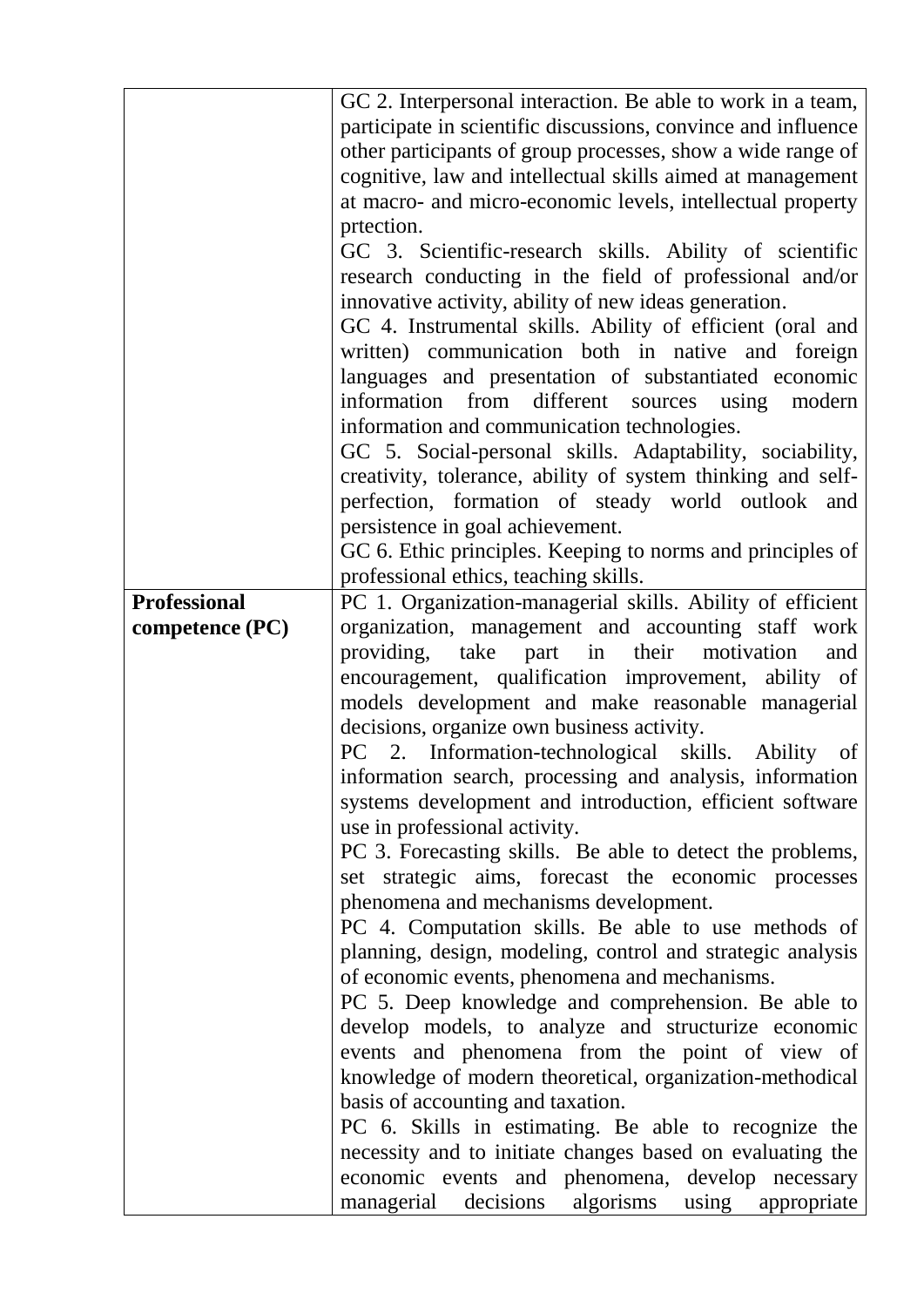|                                       | instruments.                                                 |
|---------------------------------------|--------------------------------------------------------------|
|                                       | PC 7. Problem solving. Ability of problems partitioning      |
|                                       | and solving in different professional situations, ability of |
|                                       | using the obtained skills, knowledge, experience and be      |
|                                       | involved into international cooperation in professional      |
|                                       | activity.                                                    |
|                                       | PC 8. Motivation skills. Ability of positive thinking in     |
|                                       |                                                              |
|                                       | professional environment, be professional and able to        |
|                                       | study.                                                       |
| 7 – Programme learning outcomes (PLO) |                                                              |
|                                       | PLO 1. Be able to show the systematic understanding of       |
|                                       | professional knowledge in planning and forecasting of        |
|                                       | business entities activity by means of their basic economic  |
|                                       | indices calculation using reporting data.                    |
|                                       | PLO 2. Be able to apply knowledge at innovation              |
|                                       | development and implementation, complex problems             |
|                                       | solving in the field of professional activity taking into    |
|                                       | account interrelations with other fields of activity.        |
|                                       | PLO 3. Be able to conduct scientific research on             |
|                                       | accounting and taxation, individually or in a team, which    |
|                                       | requires the sufficient level of knowledge of methodology,   |
|                                       | scientific sources processing, qualitative and quantitative  |
|                                       | accounting data analysis, reporting.                         |
|                                       | PLO 4. Be able to show the knowledge of regulatory-legal     |
|                                       | basis for the management processes organization in the       |
|                                       | field of professional activity.                              |
|                                       | PLO 5. Be able to show the knowledge of criteria             |
|                                       | development for managerial decisions making with the use     |
|                                       | of appropriate methods and principles in the field of        |
|                                       | professional activity.                                       |
|                                       | PLO 6. Be able to show a wide range of cognitive and         |
|                                       | intellectual skills in information support formation,        |
|                                       | improvement and implementation on business entities          |
|                                       | activity management.                                         |
|                                       | PLO 7. Be able to apply knowledge and understanding of       |
|                                       | possibilities of flexible strategy development<br>and        |
|                                       | implementation of business entities activity based on        |
|                                       | effective use of accounting and analytical information.      |
|                                       | PLO 8. Ability of using the knowledge of principles of       |
|                                       | development and implementation of the most efficient         |
|                                       | forms of management organization structure.                  |
|                                       | PLO 9. Ability of effective work in a team, be successful    |
|                                       | in staff work organization in the field of professional      |
|                                       |                                                              |
|                                       | activity.                                                    |
|                                       | PLO 10. Be able to show skills in leadership style           |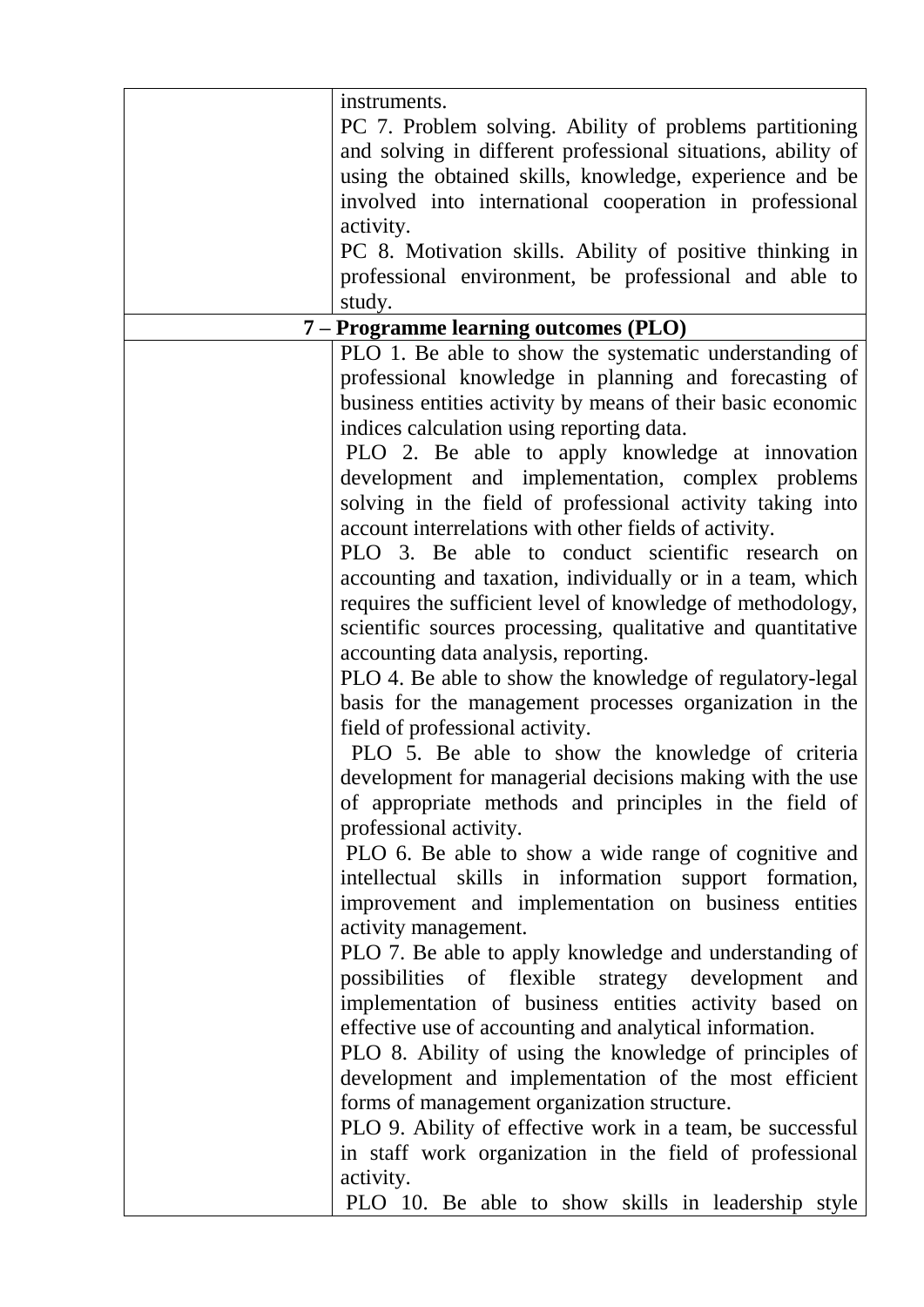|                           | choosing at staff management and organization of work of                            |
|---------------------------|-------------------------------------------------------------------------------------|
|                           | economic, accounting and financial subdivisions.                                    |
|                           | PLO 11. Ability in ethic problems detecting and solving                             |
|                           | following the principles of corporative<br>social                                   |
|                           | responsibility.                                                                     |
|                           | PLO 12. Be able to show knowledge and skills in the                                 |
|                           | control of accounting and reporting, taxes and charges                              |
|                           | administration using the most efficient methods,                                    |
|                           | techniques and instruments of professional activity sphere.                         |
|                           | PLO 13. Be able to show skills of strategic analysis,                               |
|                           | forecast estimation of economic processes, events and                               |
|                           | phenomena of business entities, and research of their                               |
|                           | management system efficiency.                                                       |
|                           |                                                                                     |
|                           | PLO 14. Have skills of work with computer, ability of                               |
|                           | using IT for practical tasks solving in the field of                                |
|                           | professional activity.                                                              |
|                           | PLO 15. Ability of working independently and be self-                               |
|                           | sustained in projects planning and implementation at                                |
|                           | professional level.                                                                 |
|                           | PLO 16. Be able to bear responsibility for the professional                         |
|                           | knowledge development and be skillful in foreign business                           |
|                           | language speaking.                                                                  |
|                           | 8 – Resources for the Program implementation                                        |
| <b>Teaching staff</b>     | Scientific-and-pedagogical employees, involved<br>into                              |
|                           | educational part of the program implementation, have                                |
|                           | necessary qualification for the specialism and the                                  |
|                           | discipline they teach, having scientific degrees and                                |
|                           |                                                                                     |
|                           | academic status, and acknowledged level of scientific and                           |
|                           |                                                                                     |
|                           | professional activity. According to the Law of Ukraine<br>"About                    |
|                           | higher education" scientific-and-pedagogical                                        |
|                           | employees have an internship training not less than once in                         |
|                           | 5 years and take part in professional trainings to rise their                       |
|                           | professional level. Foreign lectors are invited as well to                          |
| <b>Material</b><br>and    | the process of study.<br>lecture<br>rooms,                                          |
|                           | Educational process takes place in<br>and                                           |
| technical support         | classrooms for practical classes and seminars,                                      |
|                           | laboratories equipped with projection-media facilities,                             |
|                           | computers with Internet access. The following objects of                            |
|                           | social infrastructure are functioning: canteen, buffets, three                      |
|                           | hostels, student palace, sport gyms, stadium, sport sites,                          |
| <b>Information</b><br>and | first aid room, recreation center, swimming pool.                                   |
|                           | Official website http://tntu.edu.ua/?p=uk/main contains                             |
| education support         | information about educational programs, educational and                             |
|                           | scientific activities, structural subdivisions, admission<br>regulations, contacts. |